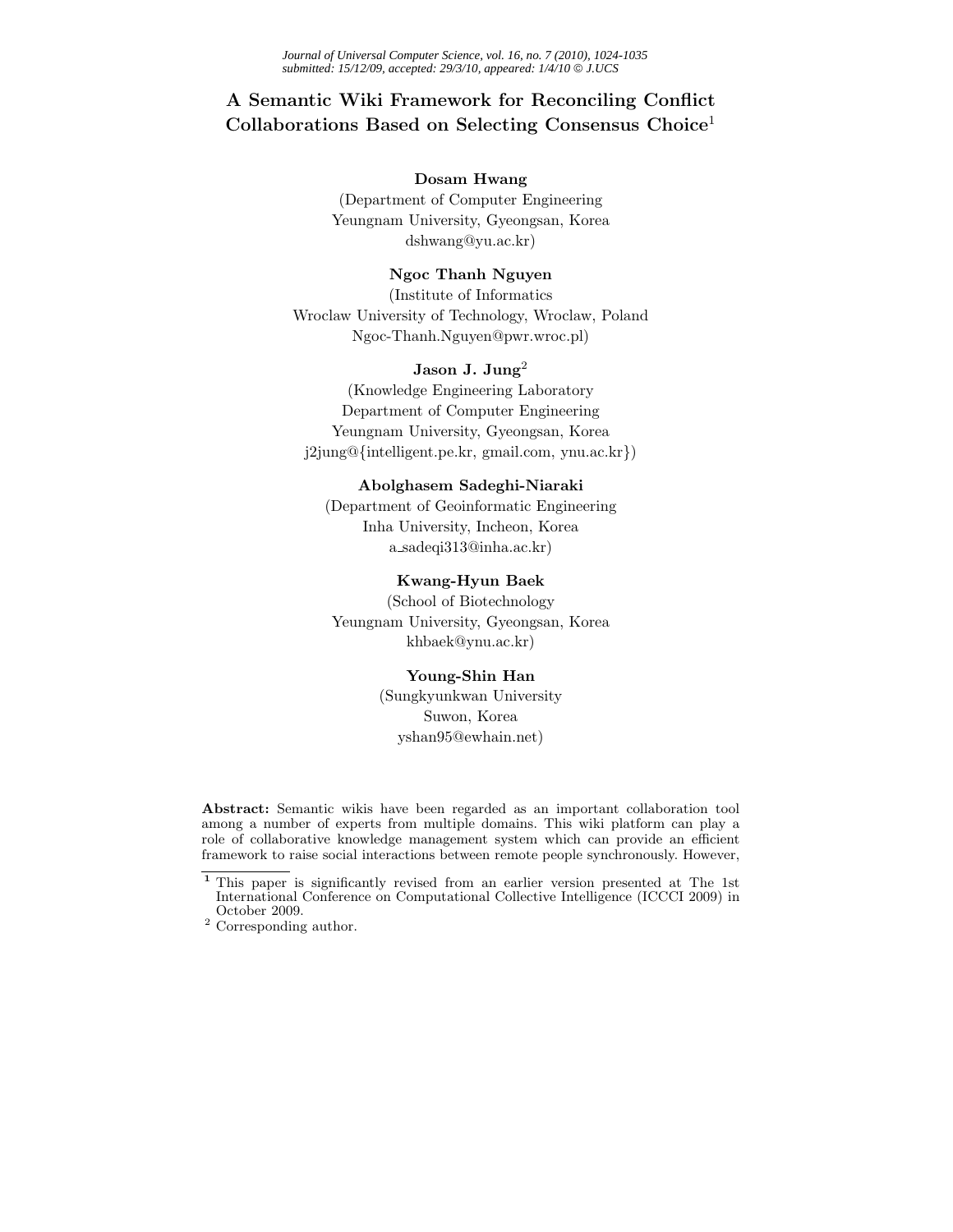as these semantic wiki systems allow users to exploit their own semantics and backgrounds for describing their knowledge and skills, there are often semantic conflicts between knowledge (or information) published and provided by the users. Thereby, the main aims of this work are *i*) to automatically detect such conflicts by keeping track on the user semantics, and *ii*) to reasonably select consensus choice by analyzing social collaborations. In this paper, we want to note major patterns of knowledge dynamics through the social interactions on semantic wikis, and the semantic conflicts caused by the knowledge dynamics. The consensus choice has been effectively selected to be recommended for better understandability about the knowledge conflicts.

**Key Words:** Semantic wiki, conflict resolution, consensus theory, ontology **Category:** H.1.1, H.3.5, I.2.11

## **1 Introduction**

Collective intelligence in online information space needs to consider various knowledge processes (e.g., knowledge creation, merging, integration, and so on) in a collaborative manner. Recently, many studies have been focusing on Web 2.0 applications such as blogs and wikis to make the collective intelligence implemented [Souzis 2005;Schaffert et al. 2008;Cayzer 2010]. These social information spaces based on such Web 2.0 applications can provide an efficient platform to publish many types of knowledge and take various social activities with other users to generate "better" knowledge [Jung 2007;Goodfellow and Graham 2007;Jung 2009a].

However, as knowledge in diverse domains has been "collaboratively and simultaneously" published on the social information space [Jung 2008;Jung 2010], it may be *inconsistent* and *conflicted* with each other. This problem can be caused by various factors, e.g., simple mistakes and misunderstandings as well as different background knowledge and opinions. Moreover, the problem makes it more difficult to conduct various knowledge processes, e.g., generating knowledge, integrating knowledge, and so on.

In this paper, we want to investigate a novel framework to detect inconsistencies and conflicts between knowledge. Particularly, we are focusing on semantic wiki systems, which is a wiki that has an underlying model of the knowledge described in its wiki pages. Semantic wiki platforms have been proposed as an extension of wiki systems by using semantic technologies. Essentially, as shown in Fig. 1, a centralized ontology<sup>3</sup> has been employed to the wiki system for allowing users from various organizations (e.g., universities and companies) to efficiently work together on knowledge-enhanced tasks. While conventional hyperlinks on the web are indicating physical links between web pages or resources, the relationships between the resources on semantic wikis are described by a specific vocabulary which means the corresponding semantics. This process is referred to as *semantic annotation* for describing the wiki resources. For example, in Fig. 1,

<sup>&</sup>lt;sup>3</sup> In this paper, we call this ontology as a global wiki ontology (GWO).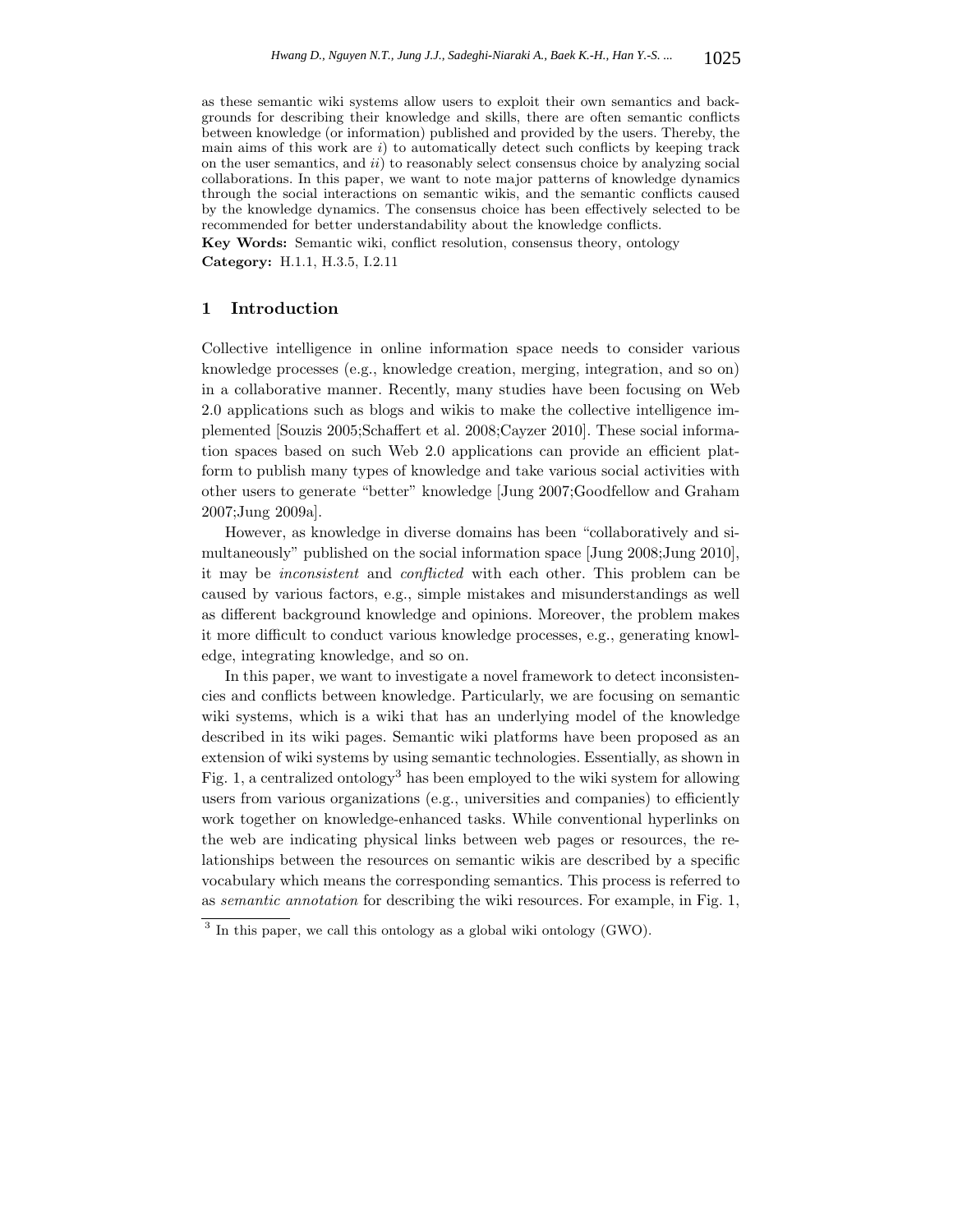given two wiki pages of a city Seoul and a country Korea, a wiki user can define a semantic relationship isCapitalOf between them.



**Figure 1:** A simple architecture of semantic wikis

While regular wikis have simply structured texts and untyped hyperlinks (such as the links in the hypertext documents), the semantic wikis allow the ability to capture or identify further information (e.g., metadata) about resources, webpages and their relations [Noy et al. 2008]. Thereby, we classify knowledgebased activities within a semantic wiki into four types of knowledge dynamics, as follows;

- **–** Knowledge abstraction (conflicts between generalization and specialization),
- **–** Knowledge refinement (conflicts between accuracy and inaccuracy),
- **–** Knowledge integration (conflicts between mapping and dividing), and
- **–** Knowledge population (conflicts between instantiation and removal).

As another important issue, by the nature of wikis, the information can be very easily propagated on with any wiki pages. Hence, it is important to employ a certain notification system to inform human experts (or administrators) of the conflicted knowledge as quickly as possible [Jung 2009b]. Instead of asking them to determine which knowledge is better (or more righteous), we expect that consensus can select the "better" knowledge to the wiki users.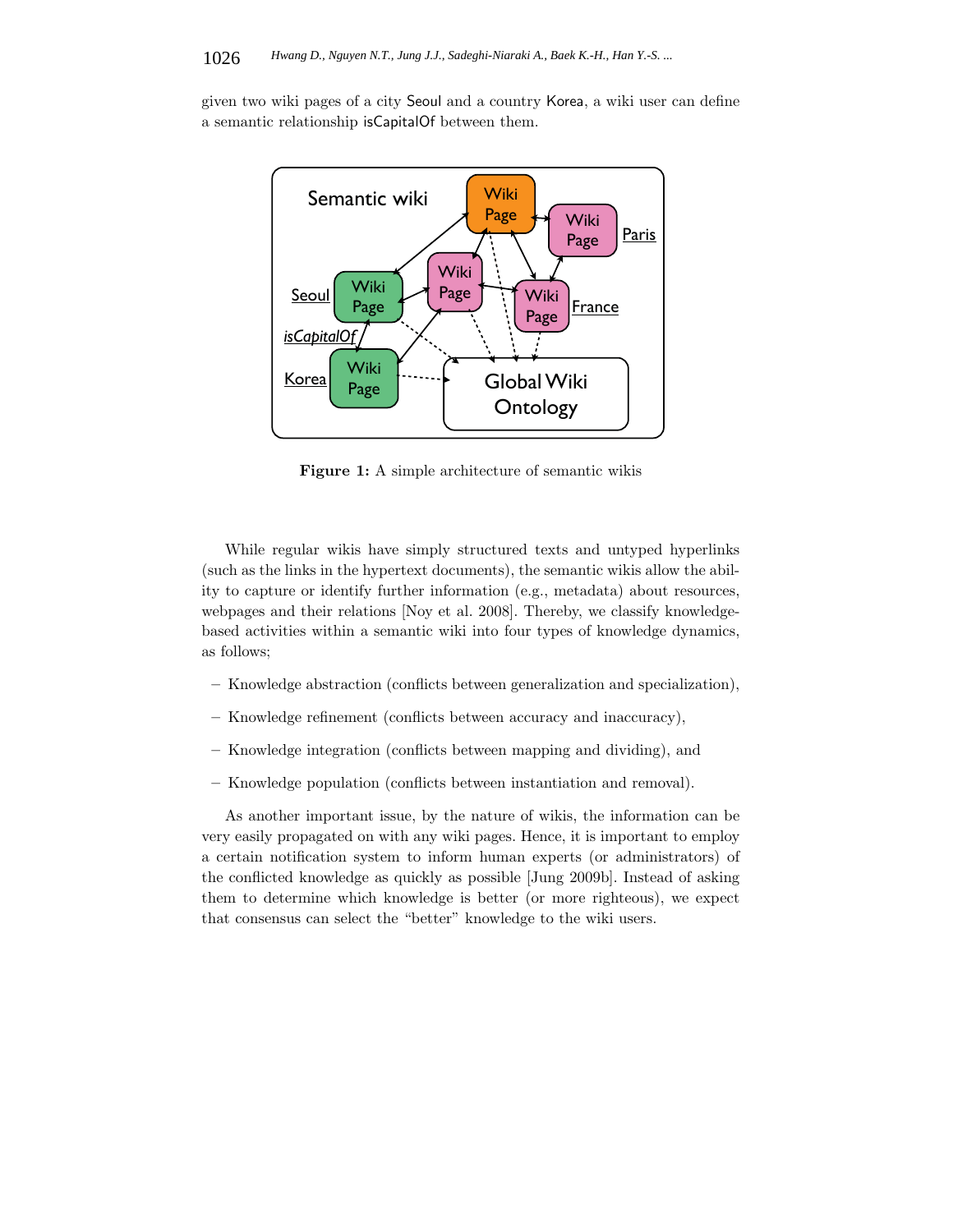The outline of this paper is as follows. In the following Sect. 2, we explain the background of consensus theory and how consensus can deal with the conflicts. Sect. 3 addresses a set of knowledge conflicts caused by major patterns of knowledge dynamics through the social interactions on semantic wikis. Sect. 4 explains how to build a consensus decision for a given set of conflicted knowledge. Finally, in Sect. 5, we draw a preliminary conclusion and show our plans for the future.

# **2 The Roles of Consensus in Solving Conflicts**

Consensus has usually been understood as a general agreement in situations where some ones could not come to an agreement on some matters. What then functions consensus should fulfill in solving conflicts in distributed environments and collaborative workspaces? Before the analysis we should consider what is represented by the conflicted content which consists of a number of opinions of the conflicted participations. Let's assume that the opinions included in the conflicted content represent unknown solution of some problems. In [Nguyen and Sobecki 2003], the following two cases have been noted to be taken place:

- 1. This solution is *independent* from the opinions of the conflicted participants.
- 2. This solution is *dependent* on the opinions of the conflicted participants.

In the first case, the independence means that the proper solution of the problem exists but it is not known to the conflicted participants. The reasons of this phenomenon may occur from many aspects. Among others, the ignorance of the conflicted participations or the random characteristics of the solution which may make the solution impossible to be calculated in a deterministic way. Thus, the content of the solution is independent from the conflicted content and the conflicted participations for some interest have to "guess" it. In this case their solutions have to reflect the proper solution which is not known if in a valid and complete way.

In the second case, the opinions of the conflicted participants decide the solution. As an example, consider votes at an election. The result of the election is determined only on the basis of these votes.

In both cases there is a need to determine a solution of the problem based on the given opinions. This solution should satisfy the following conditions:

- **–** It should best reflect the given opinions, and
- **–** It should be possible to, in the same degree, reflect the opinions given by the conflicted participants.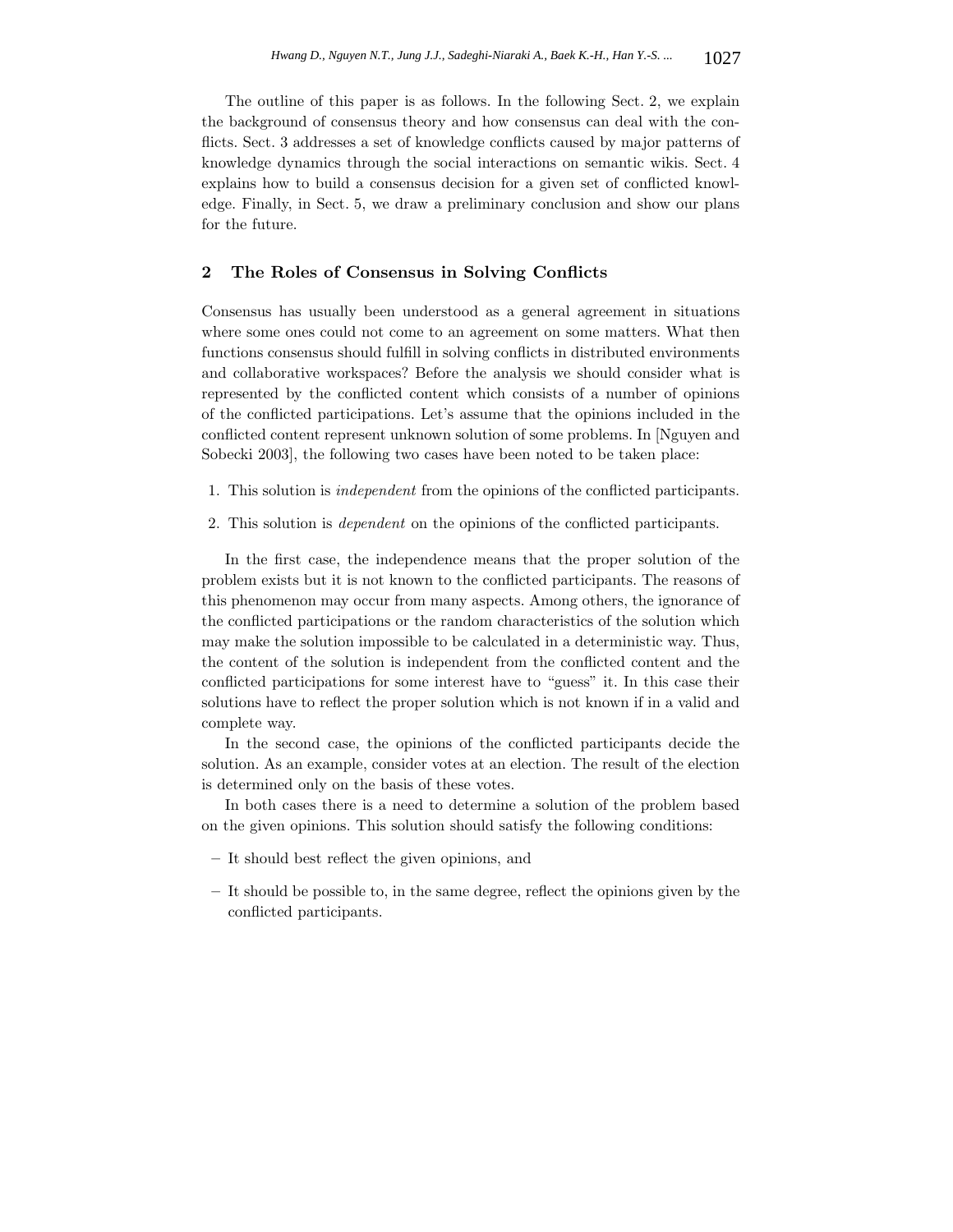The first condition is rather more suitable to the first case described above because the versions given by the conflicted participations reflect the "hidden" and independent solution but it is not known to what the degree is.

The second condition refers to the second case in which the proper solution is dependent on the opinions of the conflicted participants. Thus consensus should not only best represent the opinions but also should reflect them in the same degree (with the assumption that each of them is treated in the same way). It should be an "acceptable compromise," which means that all of the opinions should neither be "harmed" nor "favored". It has been proven that these conditions generally may not be satisfied simultaneously. It has been shown that the choice according to the criterion of minimization of the sum of squared distances between consensus and the profile' elements determines a consensus more uniform than the consensus chosen by minimization of the sum of distances. Therefore, the criterion of the minimal sum of squared distances is also very important. However, the squared distances' minimal sum criterion often generates computationally complex problems (NP-hard problems), which requires working out heuristic algorithms [Danilowicz and Nguyen 2003]. Fig. 2 below presents the scheme of using consensus methods in the cases mentioned above.



**Figure 2:** The scheme for using consensus methods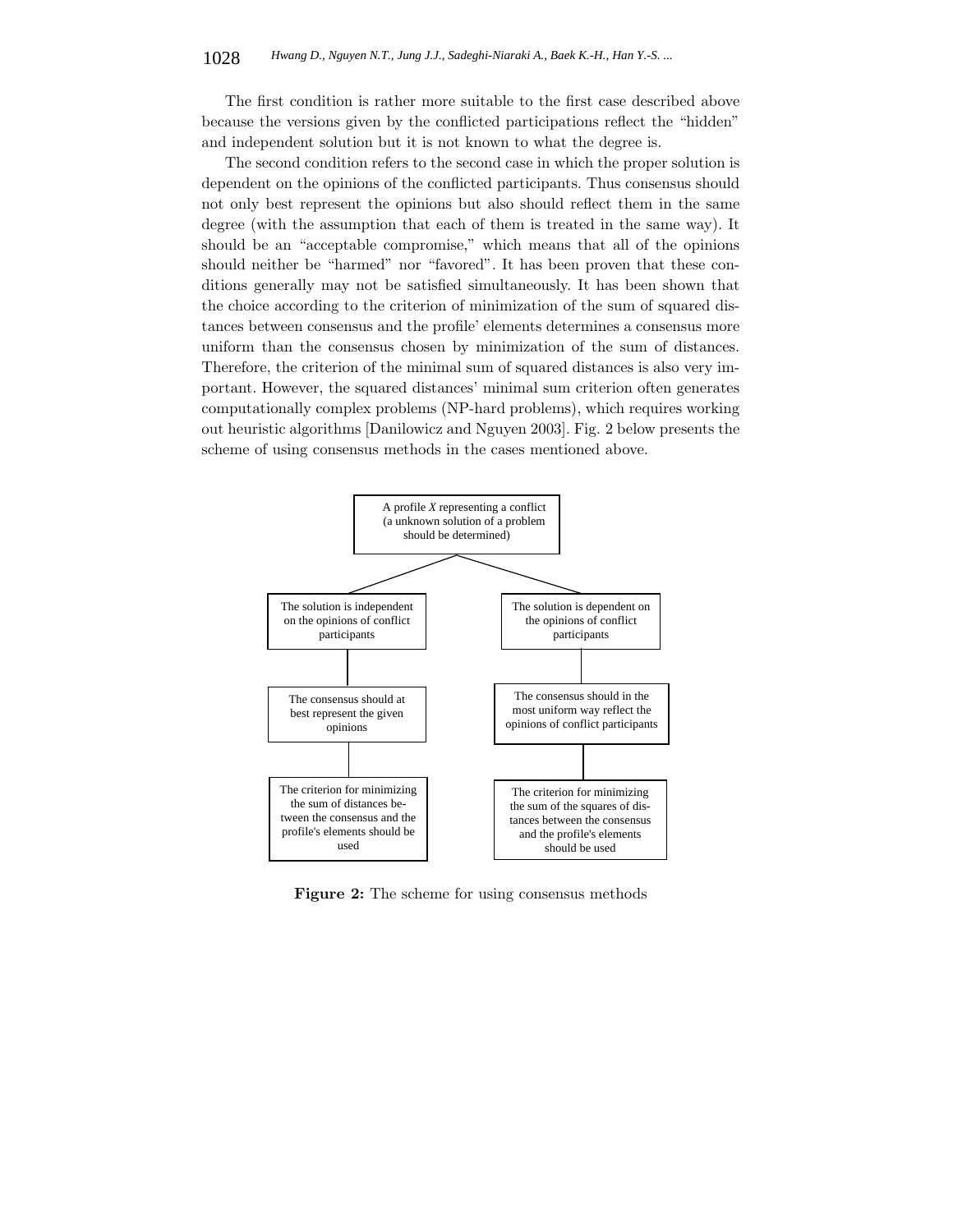In works [Nguyen 2001;Nguyen 2002;Danilowicz and Nguyen 2003;Nguyen and Sobecki 2003], a methodology for consensus choice and its applications in solving conflicts in distributed systems is presented. It could be partitioned into two parts. In the first part general consensus methods which may effectively serve to solving multi-value conflicts are worked out. For this aim a consensus system, which enables describing multi-value and multi-attribute conflicts, has been defined and analyzed (it is assumed that the attributes of this system are multi-value). Next the structures of tuples representing the contents of conflicts have been defined as distance functions between these tuples. Finally, the consensus and the postulates for its choice have been defined and analyzed. For the defined structures algorithms for consensus determination have been worked out. Besides the problems connected with the susceptibility to consensus and the possibility of consensus modification, have also been investigated.

The second part is concerned with the varied applications of consensus methods in solving of different kinds of conflicts which often occur in distributed systems. The following conflict solutions are presented: reconciling inconsistent temporal data; solving conflicts of the states of agents knowledge about the same real world; determining the representation of expert information; creating a uniform version of a faulty situation in a distributed system; resolving the consistency of replicated data and determining optimal interface for user interaction in universal access systems. An additional element of these works is the description of multiagent systems AGWI aiding information retrieval and reconciling in the Web, for which implementation the platform IBM Aglets is used.

# **3 Conflict profiling between knowledge on semantic wiki**

There are several kinds of social activities, which are collaborative editing, on semantic wikis. During accessing any wiki pages for collaborative editing on semantic wiki, any wiki users can *i*) generate new wiki pages, *ii*) delete the existing wiki pages, and *iii*) modify the existing wiki pages. Through the social activities, we can find out the following knowledge dynamics on semantic wikis, as shown in Table 1.

Thus, we have to think of what kind of conflicts can happen among knowledge published on semantic wikis. Four possible cases (i.e.,  $A, R, \mathcal{I}$ , and  $\mathcal{P}$ ) of knowledge inconsistency by social activities on semantic wikis can be considered.

To do so, we want to formulate the knowledge and personal knowledge space on semantic wiki platform.

**Definition 1 (Knowledge).** Each knowledge *t* on semantic wiki is represented as

$$
t = \langle k, R, k' \rangle \tag{1}
$$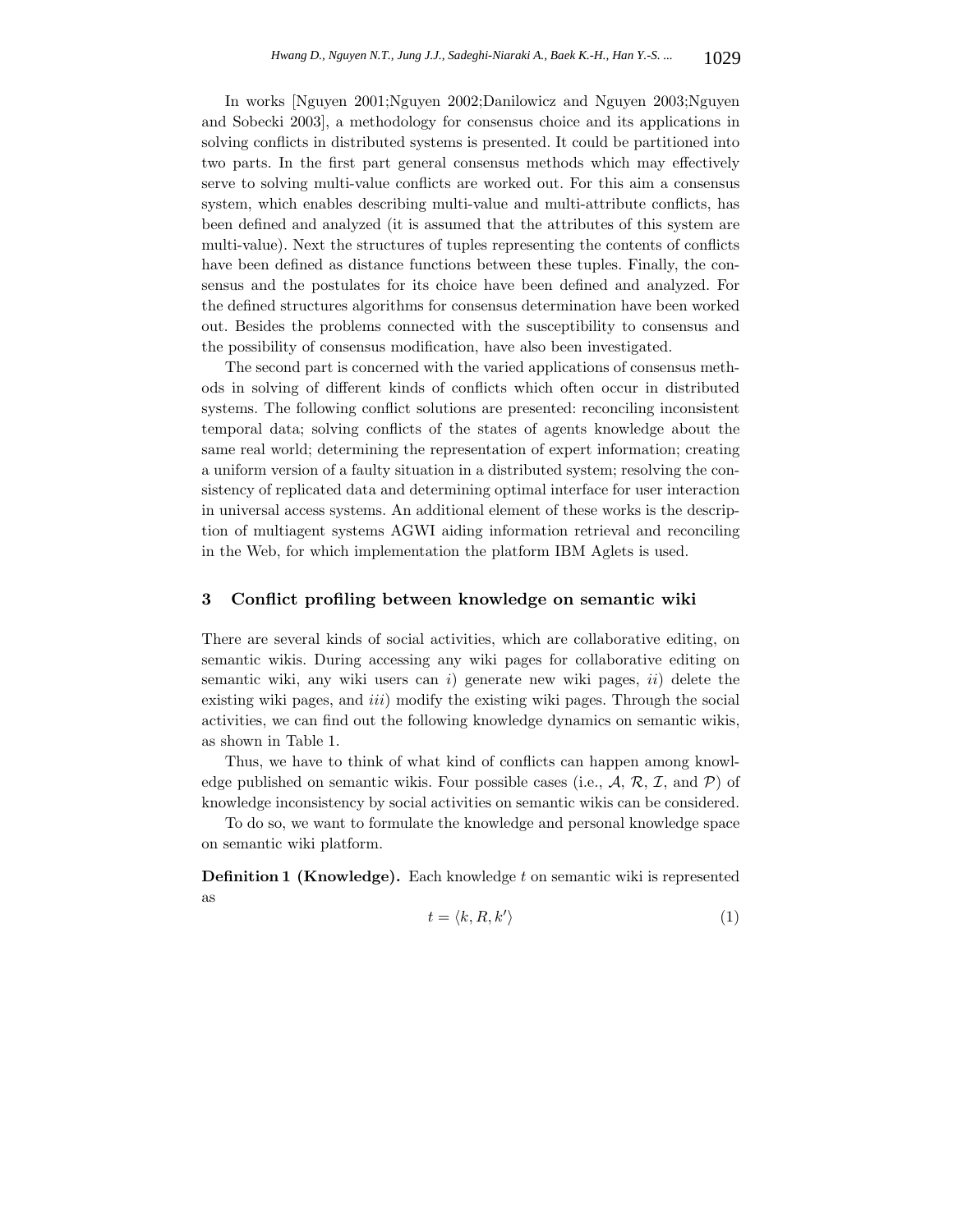| Semantics   | Knowledge      | Description & Example                                 |
|-------------|----------------|-------------------------------------------------------|
|             | dynamics       |                                                       |
| Knowledge   | Generalization | Find a super concept, e.g.,                           |
| Abstraction |                | "Hominidae is a super concept of Human."              |
| ${\cal A}$  | Specialization | Find a subconcept, e.g.,                              |
|             |                | "Chimpanzee is a subconcept of Hominidae."            |
| Knowledge   | More accurate  | Modify a fact more correctly, e.g.,                   |
| Refinement  |                | "evidence indicates that modern humans"               |
| R           |                | originated in Africa about 200,000 years ago"         |
|             |                | More inaccurate Modify a fact more incorrectly, e.g., |
|             |                | evidence indicates that modern humans                 |
|             |                | originated in Asia about 2,000 years ago"             |
| Knowledge   | Mapping        | Find semantic correspondences between                 |
| Integration |                | knowledge, e.g., "Chimpanzee is same with             |
| I           |                | Human."                                               |
|             | Dividing       | Remove semantic correspondences between               |
|             |                | knowledge, e.g., "Chimpanzee is not same              |
|             |                | with Human."                                          |
| Knowledge   | Instantiation  | Append more instances which are relevant              |
| Population  |                | a concept, e.g., "Tiburon is a compact coupe          |
| ${\cal P}$  |                | produced by Hyundai."                                 |
|             | Removal        | Discard more instances which are irrelevant           |
|             |                | a concept, e.g., "Tiburon is a compact coupe          |
|             |                | produced by Honda."                                   |

**Table 1:** Knowledge dynamics on semantic wikis

where  $k$  and  $k'$  are ontological entities in the ontologies, and  $R$  is a semantic relationship between  $k$  and  $k'$ . We can easily understand that it is similar to a RDF triple.

**Definition 2 (Personal knowledge space).** As *i*-th user *u<sup>i</sup>* take wiki actions, he can have his own personal knowledge space  $\mathcal{T}_i$  with a set of RDF triples.

### **3.1 Knowledge abstraction**

First case is "knowledge abstraction"  $(A)$ . As a simple example of Fig. 3, while a wiki user *A* publishes new knowledge  $\langle k, Superclass, k' \rangle$ , user *C* asserts another knowledge  $\langle k, Subclass, k'' \rangle$ . (The knowledge is simply represented as a set of RDF triples. Of cause, knowledge representation depends on the semantic wiki systems. We want to skip to discuss this issue in detail.) If  $k' = k''$ ,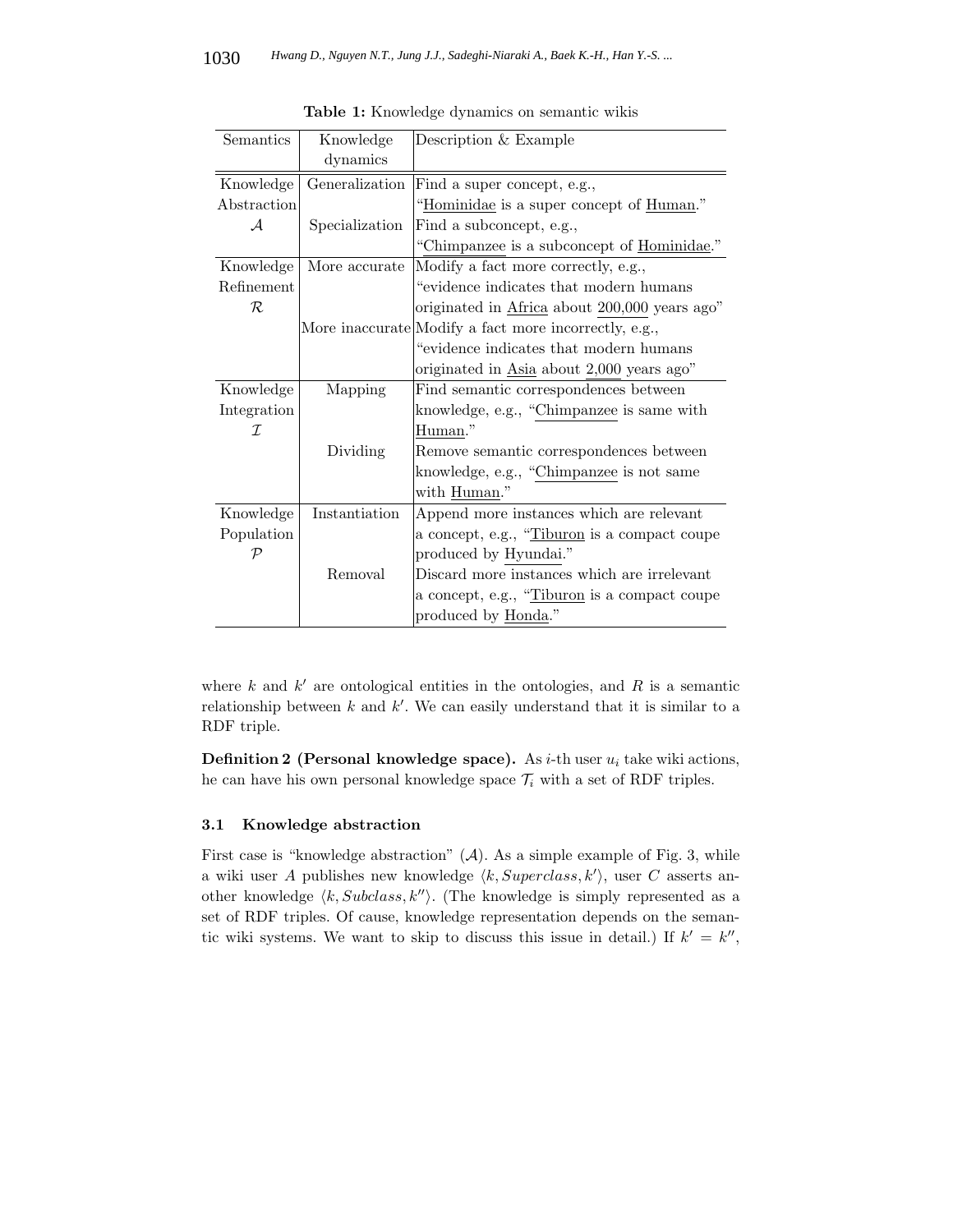two knowledge activities are conflicted with each other. Although this example seems rather simple, as the amount of knowledge is getting increased, it is a very complex problem. Somehow, we need to exploit ontology reasoners (e.g.,  $Pe$ llet<sup>4</sup> and  $\text{Fac}T++^5$  to detect them.



**Figure 3:** A knowledge conflict on knowledge abstraction

### **3.2 Knowledge refinement**

Second case of knowledge activities that we can be modeled within a semantic wiki is knowledge refinement  $\mathcal{R}$ . A value *v* of a certain property  $P_k$  of knowledge  $k$  can be revised to new value  $v'$ .

$$
\langle k, P_k, v \rangle \longrightarrow \langle k, P_k, v' \rangle \tag{2}
$$

This new value becomes either more precise way or more imprecise way by different users' opinions. For example, assume that *k* and *P<sup>k</sup>* is "World War II"



Figure 4: A knowledge conflict on knowledge refinement

and "StartingDate," respectively, as shown in Fig. 4. Two users *A* and *B* can

 $\frac{4}{\sqrt{3}}$  Pellet, http://pellet.owldl.com/ 5 FacT++, http://owl.man.ac.uk/factplusplus/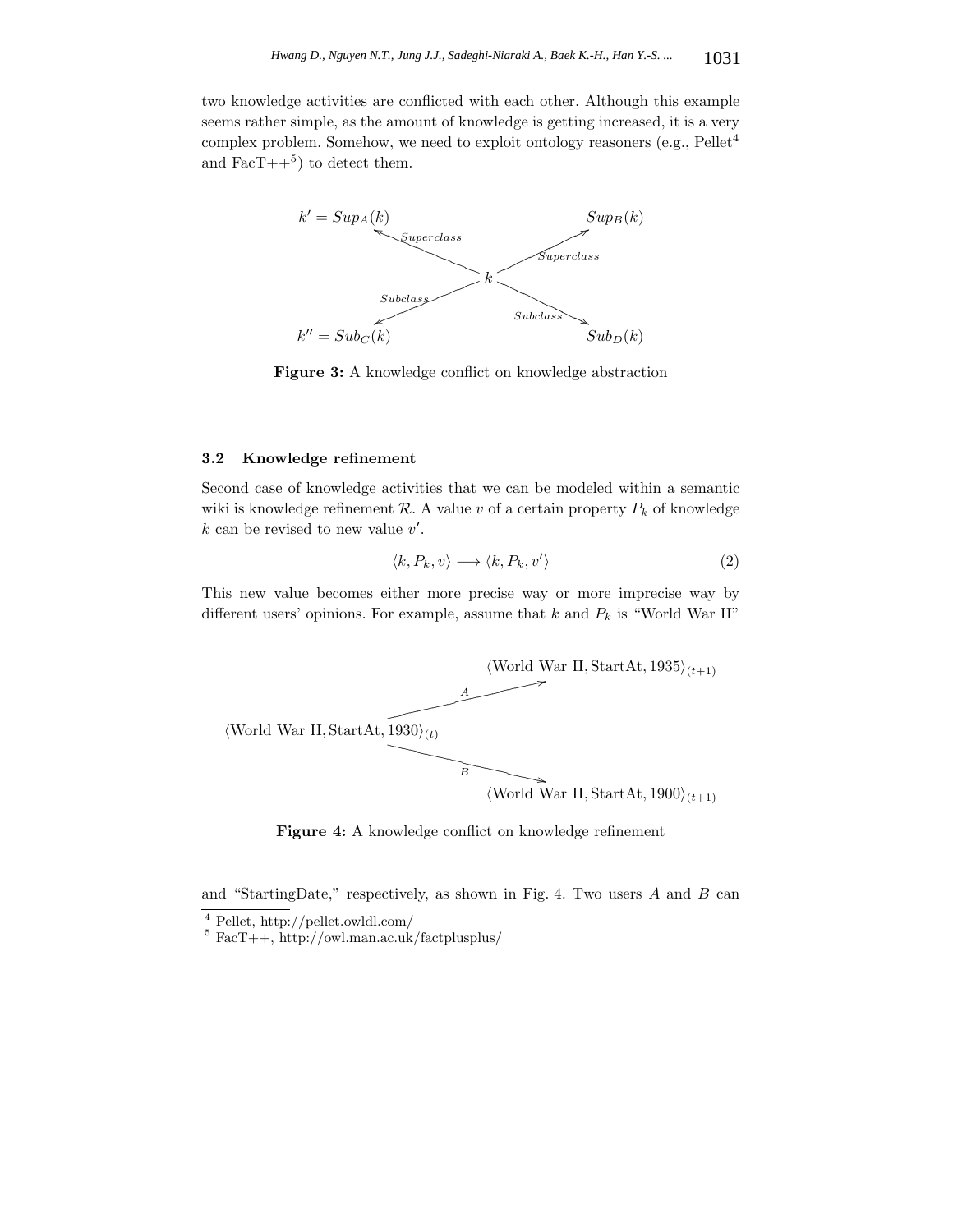revise  $v = 1900$  at time (*t*) to  $v' = 1935$  and  $v'' = 1900$  at (*t* + 1), respectively. In fact, the true value is 1939, so that user *A*'s action is to make the knowledge more precise, but *B*'s action does not.

In the similar context, the rest of knowledge dynamics can be considered, but skipped in this paper.

#### **4 Consensus building on semantic wikis**

Knowledge stored and "revised" within a semantic wiki is conflicted with others over time. Here, we want to introduce a novel approach to select a consensus choice as regarding with a global knowledge structure of semantic wiki. The global structure is acquired by two main factors; *i*) majority voting, and *ii*) semantic relevance.

## **4.1 Majority voting**

Basic assumption of majority voting is that a decision selected by more individuals in common should be a consensus decision representing the corresponding group [Schapire et al. 1998;Saaty and Shang 2007]. This is still being employed in democratic decision making, e.g., election.

In this context, the voting action can be replaced with social activities (in Table 1) for a certain knowledge dynamics in a semantic wiki. It means that most common social activities resulting in similar knowledge dynamics should be regarded as major activities for determining the knowledge. For simplicity, we want to mention two main counts of activities, as follows;

1. The number  $n_W$  of wiki pages for an identical knowledge dynamics. From the conflicted knowledge (e.g.,  $\langle k, P, k' \rangle$ ,  $\langle k, P, k'' \rangle$ , and  $\langle k, P, k''' \rangle$ ), we can choose  $\langle k, P, k' \rangle$  as a consensus choice, when the number of wiki pages for the knowledge is the largest, as shown in Equ. 3.

$$
n_W(W_{\langle k, P, k' \rangle}) > n_W(W_{\langle k, P, k'' \rangle}) > n_W(W_{\langle k, P, k''' \rangle})
$$
\n(3)

2. The number of wiki users who take actions on the wiki pages for an identical knowledge dynamics. Because the wiki users can publish more than one wiki page, we want to count the number of wiki users.

There are several problems with this majority voting method. One of the problems is that all activities taken by wiki users can make the same and identical influence. Therefore, we have to consider the weighed voting method by taking into account more additional factors.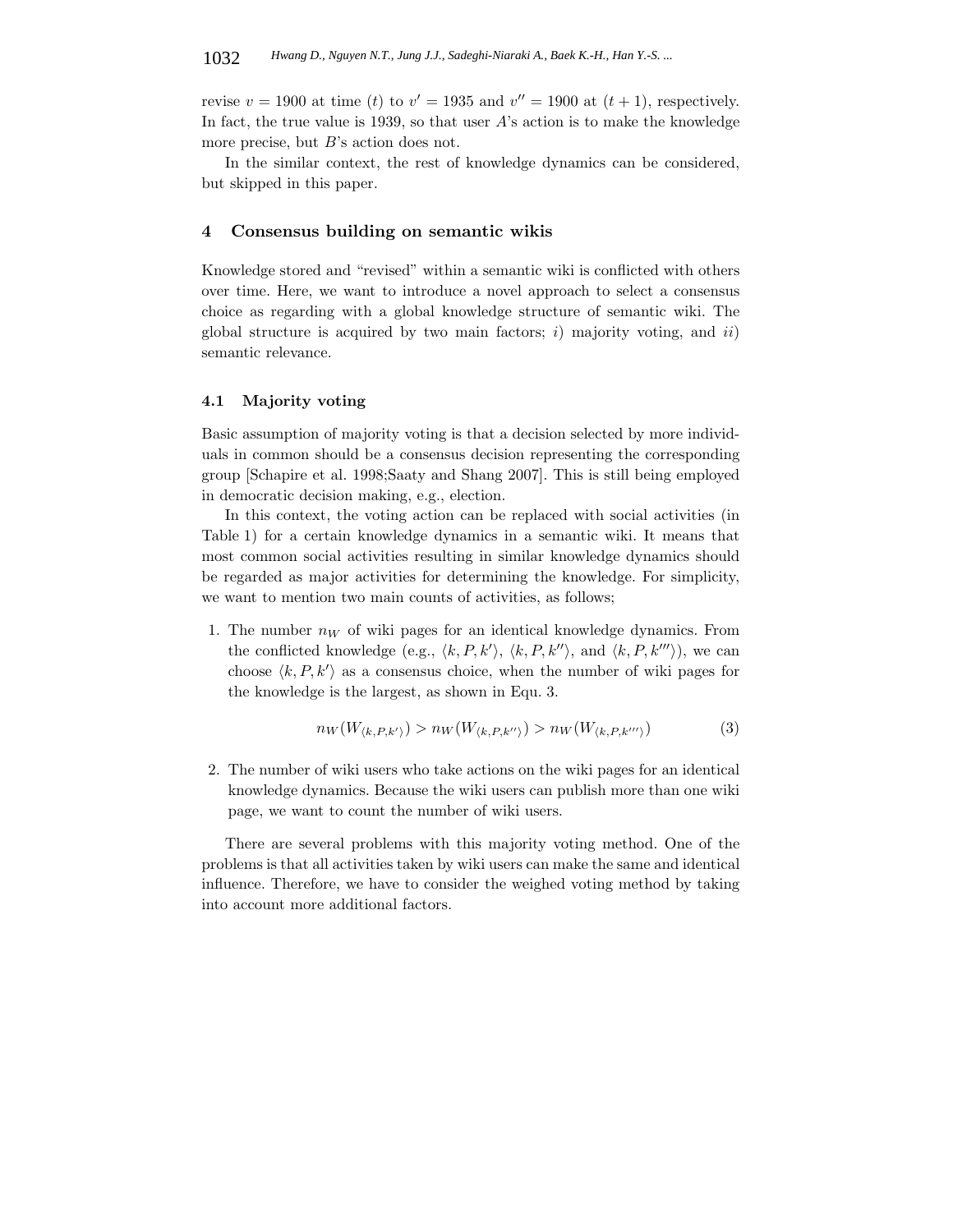#### **4.2 Semantic relevance**

To weigh the social activities for knowledge dynamics, we want to measure semantic relevance among the knowledge published on semantic wiki. This issue is important to conduct automated consensus building process. We find out two main information should be exploited to adjust and weigh the number of social activities;

- **–** semantic closeness, and
- **–** expertise of wiki users.

For example, in Equ. 3, assume that knowledge  $k''$  is equivalent to  $k'''$  with respect to semantic closeness. We can realize that the  $k'' \equiv k'''$  should be selected as a consensus decision.

$$
n_W(W_{\langle k, P, k'' \rangle}) + n_W(W_{\langle k, P, k'' \rangle}) > n_W(W_{\langle k, P, k' \rangle})
$$
\n
$$
\tag{4}
$$

This issue is related to some work on ontology mapping methodologies.

## **5 Concluding Remarks and Future Work**

Semantic Wiki have been regarded as an important Web 2.0 application for implementing distributed knowledge management systems [Jung 2009c]. In conclusion, we have introduced a new issue to deal with knowledge inconsistency on semantic wikis.

One important limitation of this work is that the consensus choice recommended by the proposed method is only based on the knowledge within an isolated semantic wiki. We have to consider an approach to integrate semantic wiki platforms. There are several issues that you have to take into account in near future, as follows;

- **–** Stupidity of crowd
- **–** Subjective opinions
- **–** Knowledge can be changed over time.
- **–** Knowledge entailment

As a testing bed, we want to design an semantic wiki authoring system that automatically annotate terms user enters online by referring to background ontology and consensus choices. We will be able to argue that more informative data can be obtained in the case of an online annotation, by asking users to give more information. By using that information, the system suggests appropriate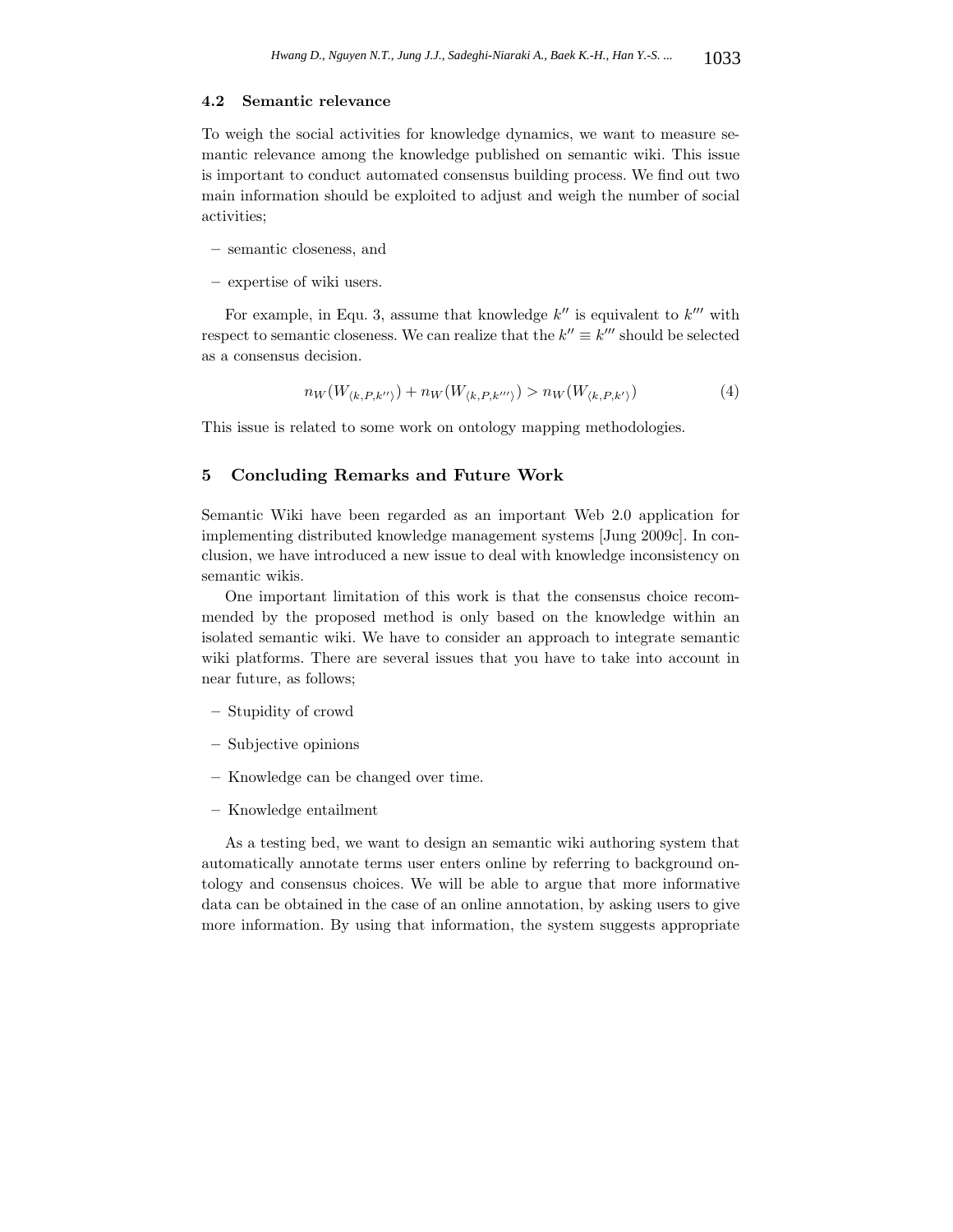words the user needs to enter, therefore reducing a change that rubbish knowledge is extracted. Furthermore, with an ontology aligner, semantic inconsistency occurred by collaborative editing is allowed can be more reduced.

We are also planning to implement the system and experiment on it to evaluate whether it operates according to expectation. At the same time, more functionalities are expected to be available on the system as follows. Being equipped with more sophisticated natural language techniques, a user is allowed to enter more complex natural language sentence in convenience.

#### **Acknowledgement**

This research was supported by the Yeungnam University research grant in 2009.

## **References**

- [Cayzer 2010] Cayzer, S.: Semantic blogging for bibliographies lessons learnt. Deliverable 12.1.4, SWAD-Europe, 2001.
- [Danilowicz and Nguyen 2003] Danilowicz, C. and Nguyen, N.-T.: Consensus methods for solving inconsistency of replicated data in distributed systems. *Distributed and Parallel Databases*, 14(1):53–69, 2003.
- [Goodfellow and Graham 2007] Goodfellow, T. and Graham, S.: The blog as a highimpact institutional communication tool. *The Electronic Library*, 25(4):395–400, 2007.
- [Jung 2007] Jung, J.J.: Ontological Framework Based on Contextual Mediation for Collaborative Information Retrieval. *Information Retrieval*, 10(1): 85–109, 2007.
- [Jung 2008] Jung, J.J.: Query transformation based on semantic centrality in semantic social network. *Journal of Universal Computer Science*, 14(7):1031–1047, 2008.
- [Jung 2009a] Jung, J.J.: Social grid platform for collaborative online learning on blogosphere: a case study of eLearning@BlogGrid. *Expert Systems with Applications*, 36(2):2177–2186, 2009.
- [Jung 2009b] Jung, J.J.: Trustworthy knowledge diffusion model based on risk discovery on peer-to-peer networks. *Expert Systems with Applications*, 36(3):7123–7128, 2009.
- [Jung 2009c] Jung, J.J.: Contextualized Query Sampling to Discover Semantic Resource Descriptions on the Web. *Information Processing & Management*, 45(2):283–290, 2009.
- [Jung 2010] Jung, J.J.: An Empirical Study on Optimizing Query Transformation on Semantic Peer-to-Peer Networks. *Journal of Intelligent & Fuzzy Systems*, 21(3):187–195, 2010.
- [Nguyen 2001] Nguyen, N.T.: Using distance functions to solve representation choice problems. *Fundamenta Informaticae*, 48(4):295–314, 2001.
- [Nguyen 2002] Nguyen, N.T.: Consensus system for solving conflicts in distributed systems. *Information Sciences*, 147(1-4):91–122, 2002.
- [Nguyen and Sobecki 2003] Nguyen, N.T. and Sobecki, J.: Consensus versus conflicts methodology and applications. In Guoyin Wang, Qing Liu, Yiyu Yao, and Andrzej Skowron, editors, *Proceedings of the 9th International Conference on Rough Sets, Fuzzy Sets, Data Mining, and Granular Computing (RSFDGrC 2003), Chongqing, China, May 26-29*, volume 2639 of *Lecture Notes in Computer Science*, pages 565– 572. Springer, 2003.